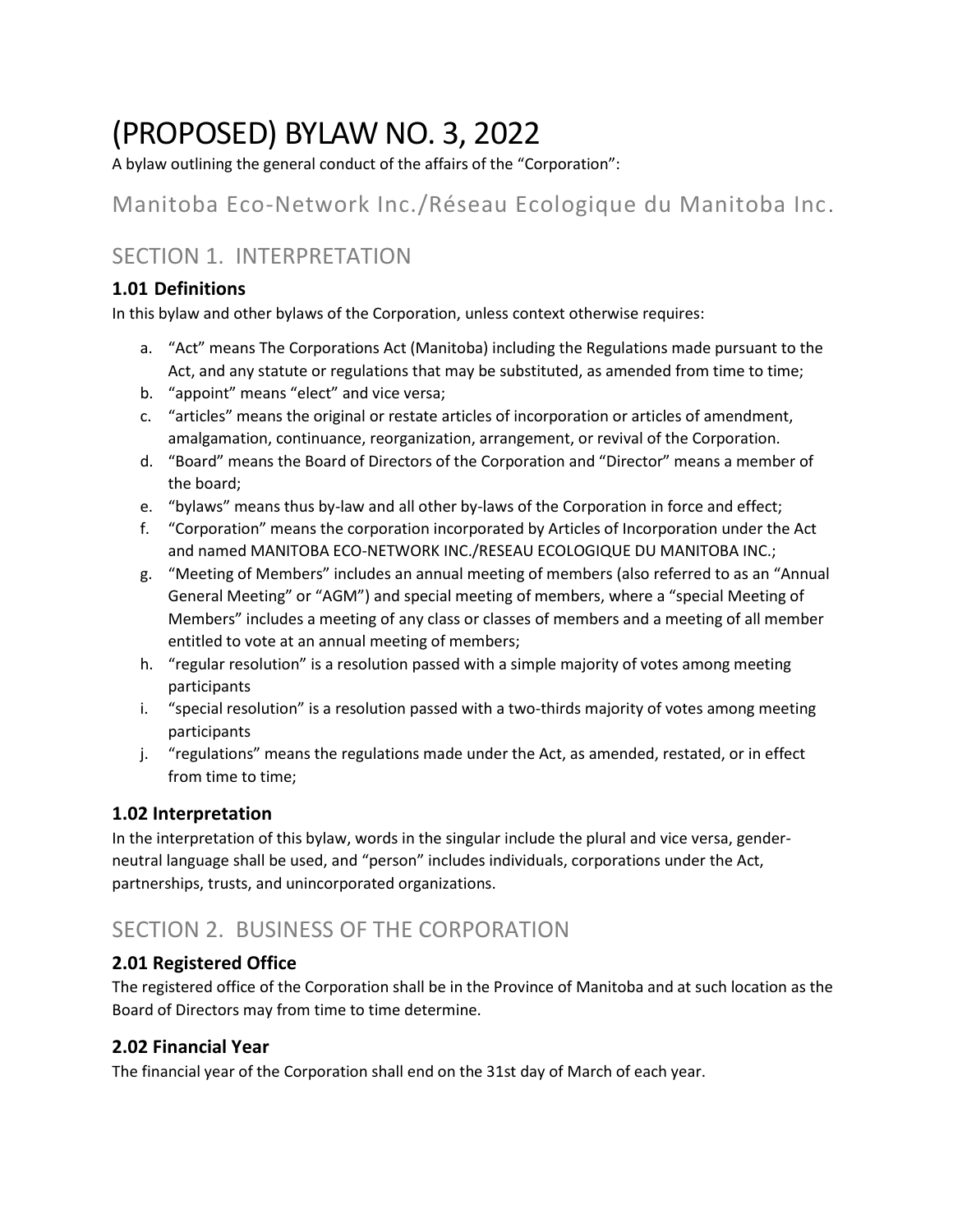#### **2.03 Execution of Instruments / Signing Authority**

Contracts, deeds, transfers, assignments, obligations, certificates, and other instruments shall be signed on behalf of the Corporation by two persons designated as signing officers by regular resolution of the Board of Directors, and operating under its authority. Any Instrument involving financial transactions such as cheques shall also be signed by two individuals, excluding the person named as a cheque recipient should they also be a signing officer.

#### **2.04 Financial Arrangements**

The financial business of the Corporation shall be transacted with such financial institutions, credit unions, trust companies, banks, or other bodies corporate as may from time to time be designated by the Board or Directors, and under its authority. The banking business of the Corporation may include the borrowing of money on the credit of the Corporation and the giving of security as the Board of Directors may from time to time authorize.

#### **2.05 Borrowing Powers**

Without limiting the borrowing powers of the Corporation as set forth in the Act, the Board of Directors may from time to time pass a motion by special resolution to:

- a. Borrow money on the credit of the Corporation;
- b. Issue, reissue, sell, pledge, or hypothecate debt obligations of the Corporation;
- c. Give a guarantee on behalf; and

d. Mortgage, hypothecate, pledge, or otherwise create a security interest in all or any property of the Corporation, owned or subsequently acquired, to secure any debt obligation of the Corporation.

#### **2.06 Appointment of Public Accountant**

A Chartered Professional Accountant (CPA) shall be appointed at the AGM by the members and shall hold office until the next AGM or until their successor is appointed, unless previously removed by resolution of the members of the Corporation. Remuneration of the CPA shall be determined by the Board of Directors. The CPA shall be supplied with a copy of the financial reports and other documents as required, and it shall be their duty to examine these. The CPA shall at all reasonable times have access to all the books and accounts of the Corporation.

#### **2.07 Annual Financial Statements**

Annual financial statements must be made available to members 7 days before the AGM. The Corporation may, instead of sending copies of the annual financial statements and other documents to the members, publish a notice to its members stating that the annual financial statements are available at the registered office of the Corporation, and any member may, on request, obtain an electronic copy free of charge at the registered office or by mail or e-mail.

#### **2.08 Fundraising**

The Corporation may sponsor campaigns to solicit funds from the general public throughout the province. Any funds received by the Corporation as a result of such campaigns shall, taking into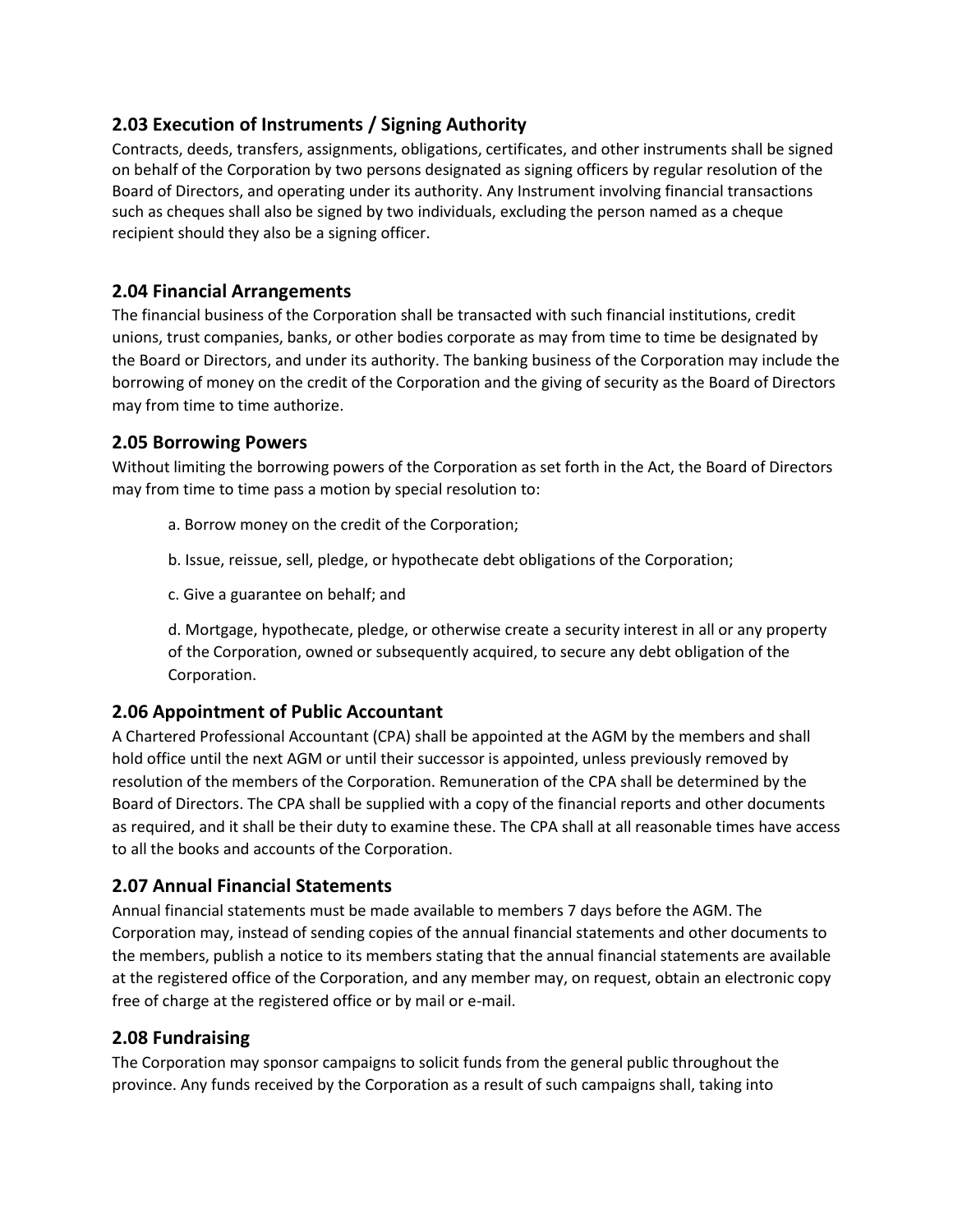consideration guidelines of Corporation funders, be used as determined by the Board, and in accordance with policies of the Corporation.

### SECTION 3. OBJECTS

#### **3.01 Corporation Objects**

The objects of the corporation are:

a. To carry out education activities to develop an awareness in the community concerning the conservation and enhancement of the environment; and

b. In furtherance of the aforesaid, to encourage other Canadian organizations which do the same.

#### SECTION 4. MEMBERSHIP

#### **4.01 Membership Conditions**

Membership in the Corporation shall be granted to those who support the Objects and Bylaws of the Corporation. There shall be 3 classes of members in the Corporation: Regular Member, Associate Member, and Individual Member. Membership dues for each class of members shall be reviewed and set by the Board of Directors from time to time, in accordance with section 6.01 of this bylaw. Members are subject to discipline up to and including termination of membership in accordance with section 6.03 of this bylaw.

#### **4.02 Regular Member**

a. A Regular Membership shall be available to any non-governmental non-profit groups, excluding registered political parties, that works to enhance or further environmental quality, protect the environment, or carry out environmental education. Non-profit arms of for-profit entities do not qualify for regular membership.

b. The term of membership of a Regular Member shall be annual, subject to renewal in accordance with the policies of the Corporation.

c. Each Regular Member is entitled to receive notice of, attend, and vote at all meetings of members and each such Regular Member shall be entitled to 5 votes at such meetings.

d. Some activities of the organization may be deemed open only to Regular Members by resolution of the Board of Directors or through the policies of the Corporation.

#### **4.03 Associate Member**

a. An Associate Membership shall be available to any organization that does not qualify for a Regular Membership but supports the work of the Corporation. An Associate Member may be a business, group, government agency, or corporation.

b. The term of membership of an Associate Member shall be annual, subject to renewal in accordance with the policies of the Corporation.

c. An Associate Member is not entitled to receive notice of, attend, or vote at Meetings of the Members of the Corporation.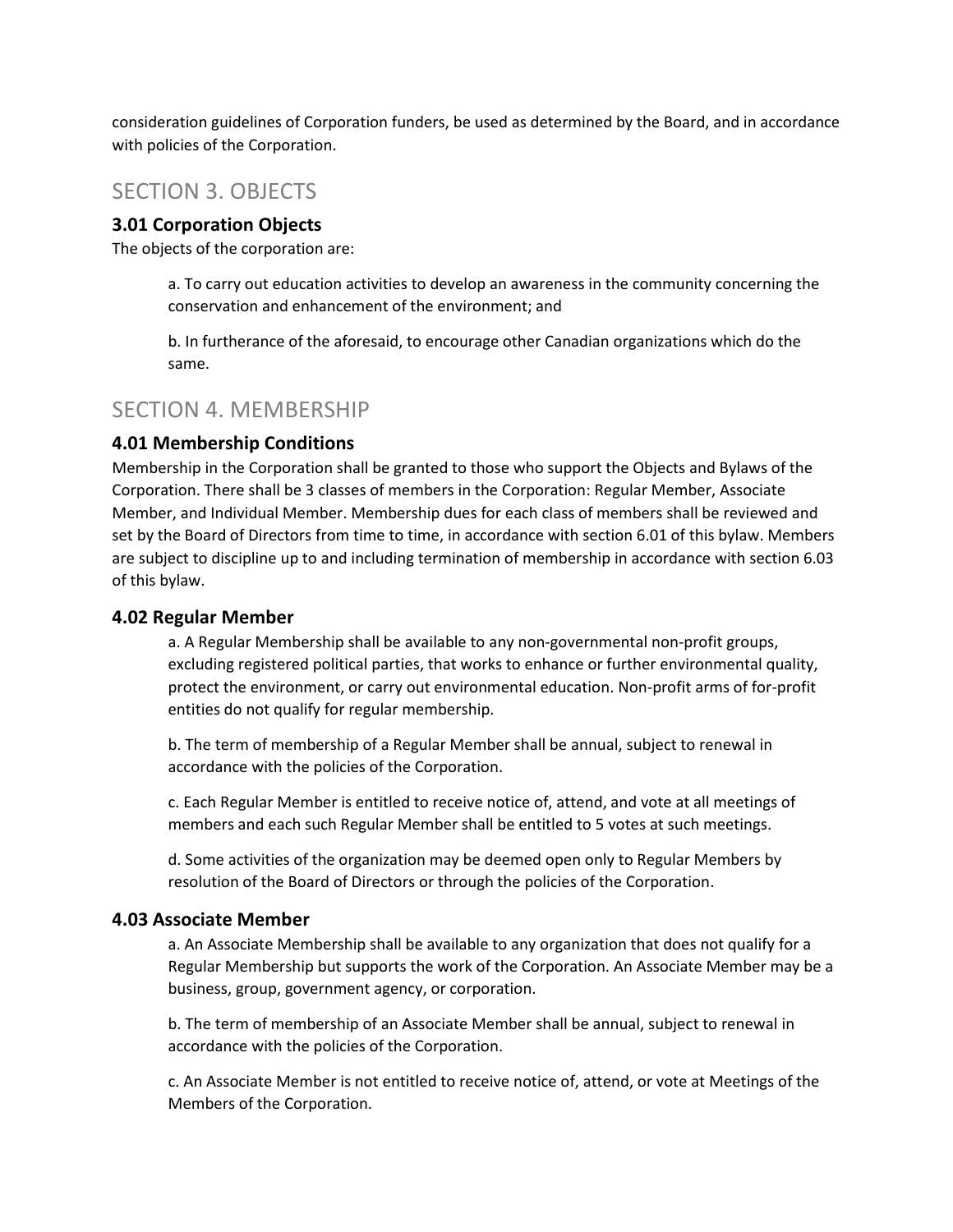#### **4.04 Individual Member**

a. An Individual Membership shall be available to any individual who adheres to the objectives of enhancing or furthering of environmental quality, protecting the environment, or carrying out environmental education, and supports the work of the Corporation.

b. The term of membership of an Individual Member shall be annual, subject to renewal in accordance with the policies of the Corporation.

c. Each Individual Member is entitled to receive notice of, attend, and vote at all meetings of members and each such Individual Member shall be entitled to 1 vote at such meetings.

### SECTION 5. MEETINGS OF MEMBERS

#### **5.01 Annual Meetings**

An annual meeting of Members shall be held each fiscal year at a time and location as determined by the Board of Directors.

#### **5.02 Special Meetings**

A Special Meeting of Members may be called by a Majority of the Board of Directors or upon the written request of at least 15 Regular and/or Individual Members.

#### **5.03 Notice of Meeting of Members**

Notice of the time and place of a meeting of members shall be given to each member entitled to vote at the meeting by telephonic, electronic, or other communication facility during a period of 21 to 50 days before the day on which the meeting is to be held. If a Member requests that the notice be given by non-electronic means, the notice will be sent my mail, courier, or personal delivery. A Member may in any manner waive notice of or otherwise consent to a Meeting of Members.

#### **5.04 Persons Entitled to be Present**

The only persons entitled to be present at a Meeting of Members shall be those entitled to vote at the meeting, the Board of Directors, the public accountant of the Corporation, such other persons who are entitled or required under any provision of the Act, articles, or by-law of the Corporation,. Any other person may be admitted only on the invitation of the chairperson of the meeting or by regular resolution of the Members.

#### **5.05 Chair of the Meeting**

The Chair of the Board of Directors shall chair Meetings of Members. In the event that the chair and vice-chair of the Board of Directors are absent, the members who are present and entitled to vote at the meeting shall choose another person to chair the meeting.

#### **5.06 Quorum**

A quorum at any meeting of the members shall be 10 members present in person and entitled to vote afterward.

#### **5.07 Decision Making at Meeting of Members**

At any meeting of members every question shall, unless otherwise provided by the articles or bylaws or by the Act, be determined by regular resolution, requiring a majority of the votes cast on the question,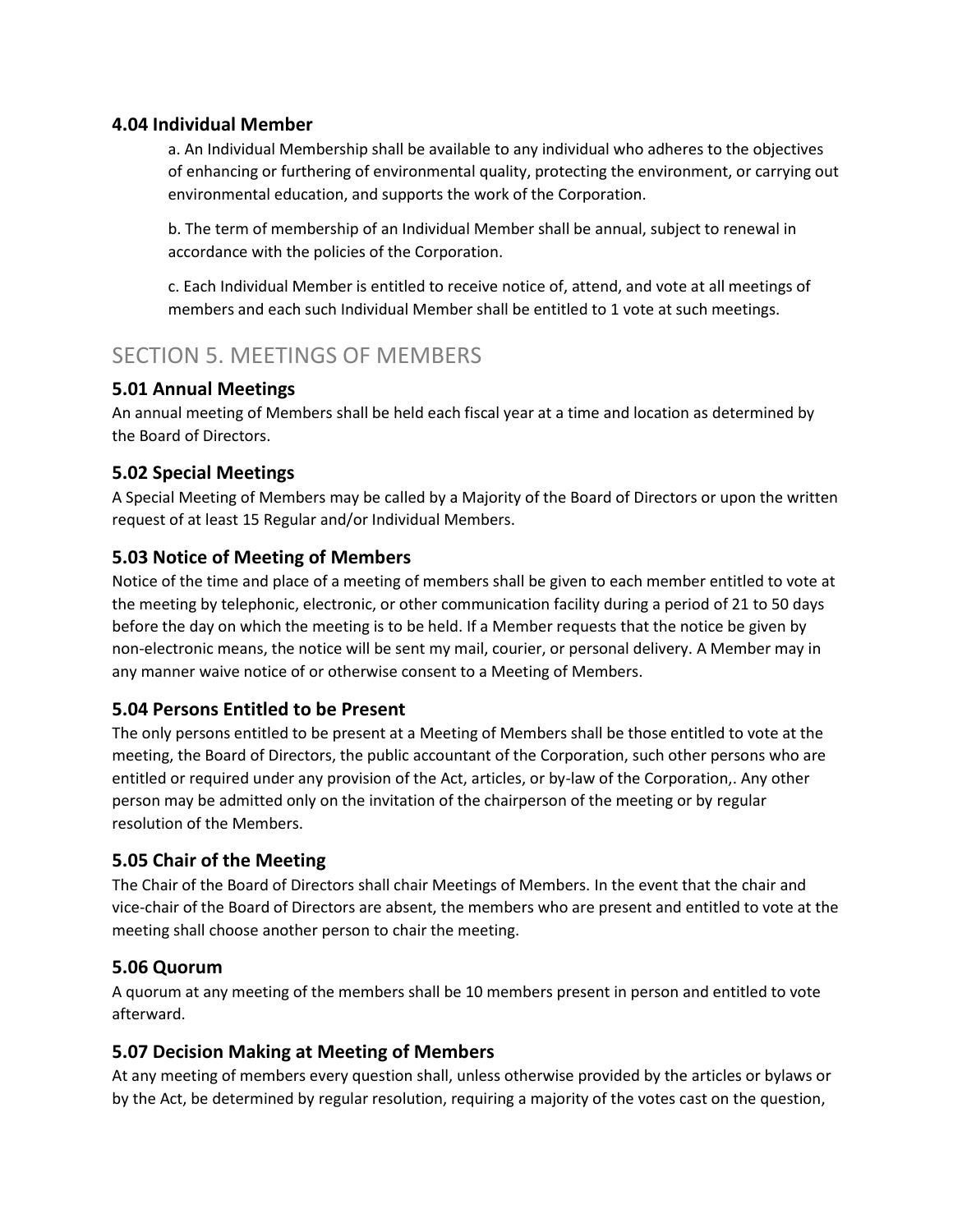or by a special resolution in accordance with this Bylaw. All participating Members shall receive a vote except the Member chairing the meeting. In the case of a tie, the chair of the meeting may cast the deciding vote.

#### **5.08 Meeting Secretary**

The Secretary of the Board of Directors shall act as Meeting Secretary and keep record of the meeting or meeting minutes. In the event that the Secretary of the Board of Directors is absent, the chairperson shall appoint another person, who need not be a member, to act as Secretary of the meeting.

### SECTION 6. MEMBERSHIP DUES, TERMINATION AND DISCIPLINE

#### **6.01 Membership Dues**

Members shall be notified in writing of the membership dues at any time payable by them and, if any are not paid within one (1) calendar month of the membership renewal date, the members in default shall automatically cease to be members of the Corporation unless the Board of Directors, by regular resolution, waives the fee for that year. The membership fee is set by the Board of Directors from time to time.

#### **6.02 Termination of Membership**

A membership in the Corporation is terminated when:

a. A member fails to maintain any qualifications for membership described in Section 4 of these bylaws;

b. For members that are corporations, the corporation is dissolved, or an Individual Member dies;

c. The member resigns by delivering a written resignation to the chair of the board of the Corporation in which case such resignation shall be effective on the date specified in the resignation;

d. The member is expelled in accordance with Section 6.03 below or is otherwise terminated in accordance with the articles or bylaw;

e. The member's term of membership expires; or

f. The Corporation is liquidated or dissolved under the Act.

g. Subject to the articles, upon any termination of membership, the rights of the member, including any rights in the property of the Corporation, automatically cease to exist.

#### **6.03 Discipline of Members**

The Board of Directors shall have authority to suspend or expel any member from the Corporation by special resolution for any one or more of the following grounds:

a. Violating any provision of the articles, bylaws, or written policies of the Corporation;

b. Carrying out any conduct which may be detrimental to the Corporation as determined by the Board of Directors in its sole discretion;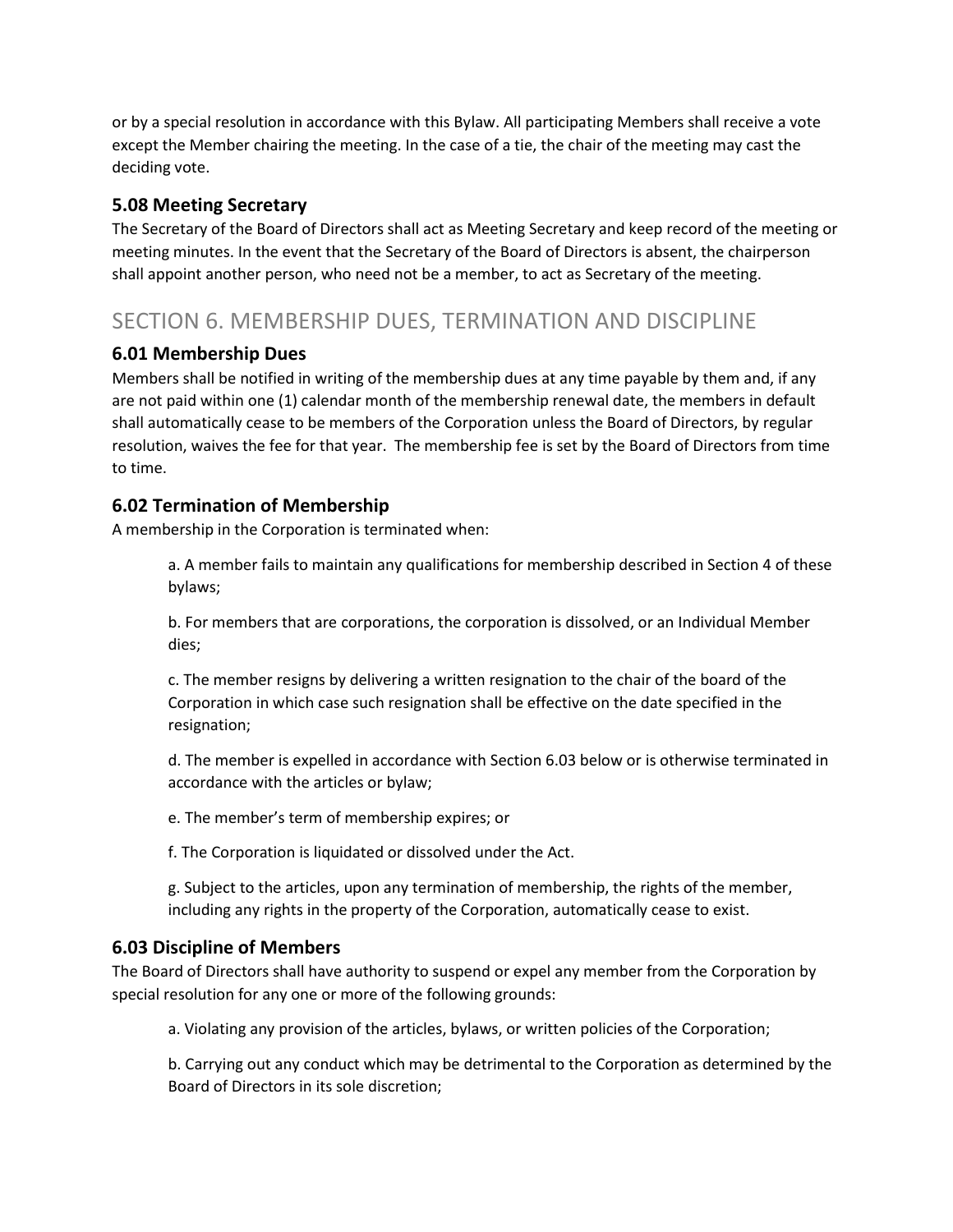c. For any other reason that the Board of Directors in its sole and absolute discretion considers to be reasonable, having regard to the purpose of the Corporation.

In the event that the Board of Directors determines that a member should be expelled or suspended from membership in the Corporation, the Board Chair or such other officer as may be designated by the board, shall provide twenty (20) days notice of suspension or expulsion to the member and shall provide reasons for the proposed suspension or expulsion. The member may make written submissions to the Board Chair, or such other officer as may be designated by the board, in response to the notice received within such twenty (20) day period. In the event that no written submissions are received, the chairperson or such other officer as may be designated by the board, may proceed to notify the member that the member is suspended or expelled from membership in the Corporation. If written submissions are received in accordance with this section, the board will consider such submissions in arriving at a final decision and shall notify the member concerning such final decision within a further twenty (20) days from the date of receipt of the submissions. The Board of Directors' decision shall be final and binding on the member, without any further right of appeal.

# SECTION 7. BOARD OF DIRECTORS

#### **7.01 Board Structure**

The Board of Directors shall consist of a minimum of 7 and maximum of 13 director positions elected by the membership, and at no time shall the number of Individual Members exceed the number of Regular Members on the Board of Directors. Board composition will strive to include the array of skills and expertise necessary for the effective governance of the Corporation and, insofar as possible within this context, a balance of Manitoba's diversity.

#### **7.02 Eligibility**

To be eligible for election to the Board of Directors, an individual must be an affiliate of a Regular Member group or an Individual Member of the Corporation and eligible to sit as a director of a corporation under the Act.

#### **7.03 Term of Office**

Directors shall hold office for a three-year term and shall be eligible for re-election up to two times. A director may hold office for three consecutive terms, after which they must retire from the Board of Directors. At the conclusion of the AGM, a director whose term is expiring shall formally retire, and all newly elected Board Members shall take office.

#### **7.04 Powers and Duties**

The Board of Directors shall govern and direct the activities of the Corporation in the best interests of the Corporation. Its specific duties shall include:

a. Oversee the routine business of the Corporation;

b. Act in the best interests of the Corporation overall, not as representatives of their individual member groups;

c. Elect a Chair, Vice Chair, Secretary and Treasurer.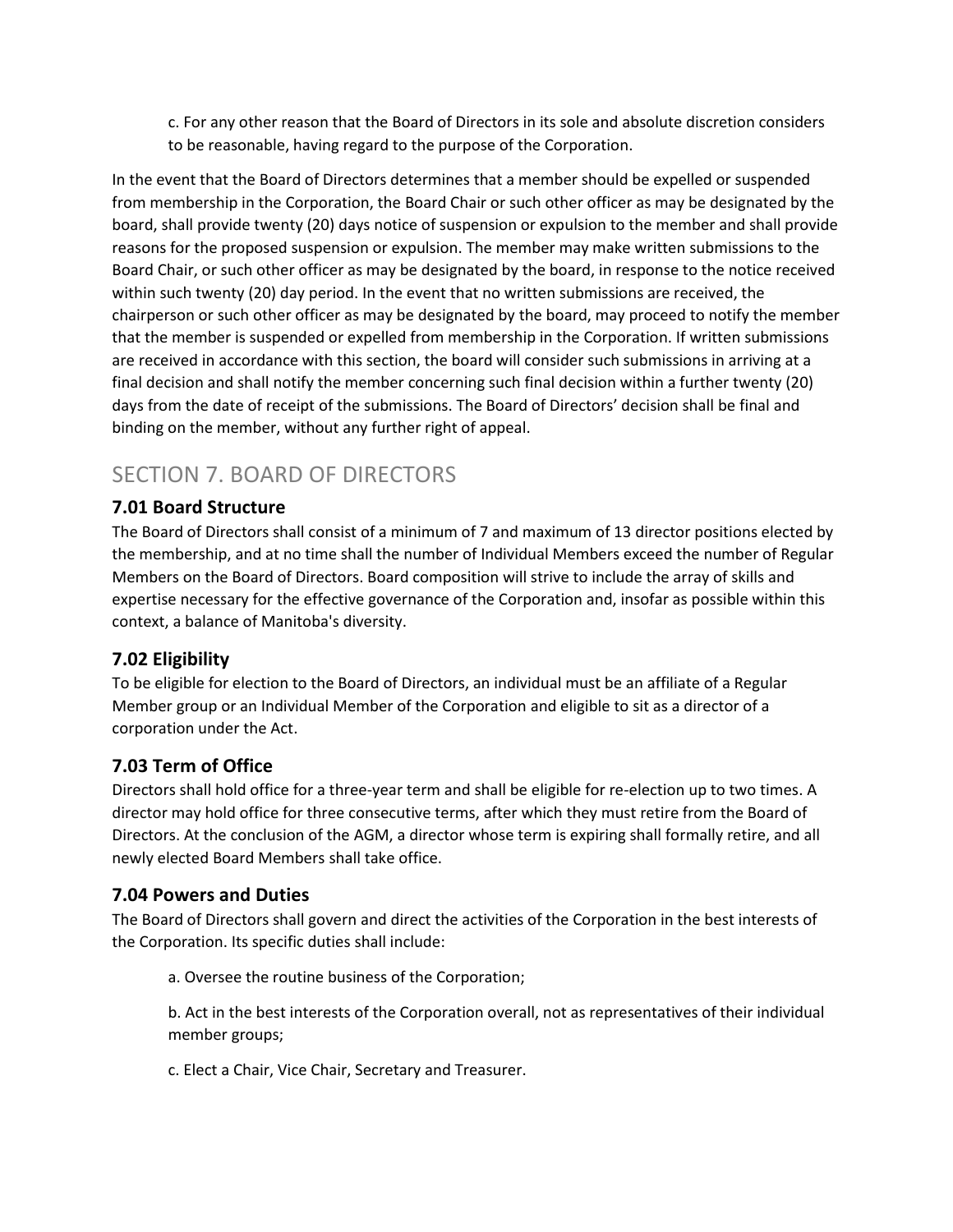d. Appoint such other committees as it deems necessary to support the objectives of the Corporation, pursuant to Section 9 of these Bylaws;

e. Hire, support, and evaluate an Executive Director.

f. Approve the annual operating budget of the Corporation;

- g. Lead strategic planning;
- h. Meet at least four times per fiscal year;

i. Ensure proper auditing and monitoring of finances, Bylaw and policy compliance;

j. Recommend approval of audited financial statements to the Membership;

k. Ensure that the Bylaws and the governance policies are current, consistent with good governance practices and respected in actual practice; and

l. All other tasks and duties outlined in this bylaw and the Policies of the Corporation.

#### **7.05 Termination of Office and Vacancies**

a. A member of the Board of Directors ceases to hold office: at the conclusion of an AGM as specified in Section 7.03 of these Bylaws, when they die, when they cease to be qualified according to Section 7.02, when they are removed from office according to 7.05c, when their letter of resignation is received by the Corporation or at the time specified in such letter of resignation if that time is later than when the letter was sent.

b. In the case of a vacancy, a new member of the Board of Directors may be appointed by the Board to fill the vacancy, pursuant to Section 7.01 of this Bylaw. A director so appointed shall hold office until the next general meeting when a regular election is held.

c. A director can be removed from the board by a resolution passed by a majority of the voting delegates at an Annual or Special General Meeting or by special resolution of the Board of Directors on the following grounds:

i. violating any provision of the articles, bylaws, or written policies of the Corporation;

ii. unexplained absence from three consecutive meetings of the Board of Directors;

iii. carrying out any conduct which may be detrimental to the Corporation as determined by the Board of Directors in its sole discretion;

iv. for any other reason that the Board of Directors in its sole and absolute discretion considers to be reasonable, having regard to the purpose of the Corporation.

#### **7.06 Board Meetings and Decision Making**

a. Meetings of the Board of Directors shall be held regularly and at any place in Manitoba that the Board of Directors may determine, including electronically. With the consent of the Chair, one or more directors may participate in a meeting by using a telephone or other such means of communication as ensures equal access for all directors, and permits all participants to hear each other, speak to each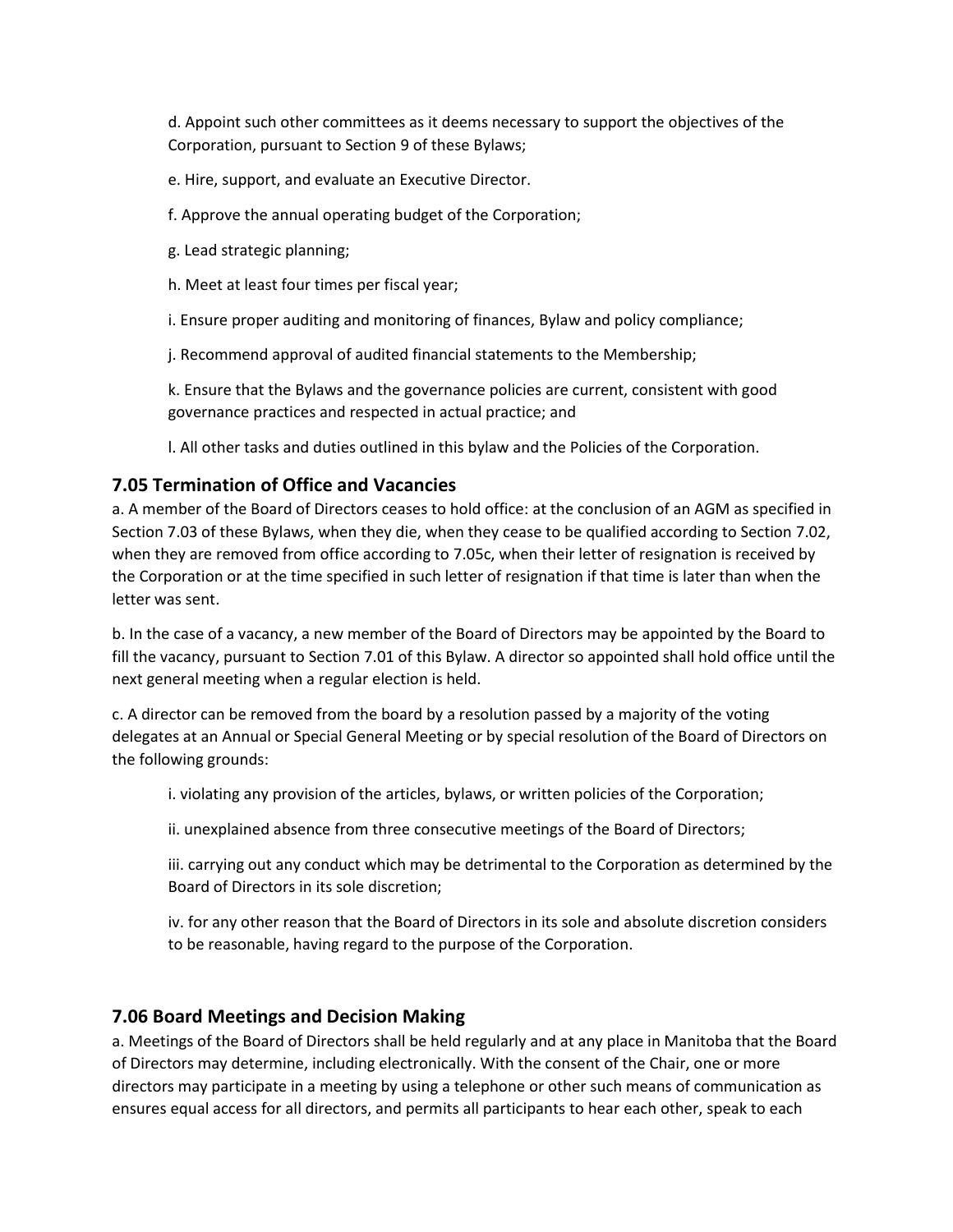other directly, and participate fully in the discussion. In such a meeting, all participating directors shall be deemed to be present and part of quorum. Voting shall be outlined in subsection d) below. The Board of Directors shall establish the necessary procedures to ensure the security of such meetings.

b. Quorum at any Board of Directors meeting shall be a majority of the director positions.

c. Decision-Making: The Board of Directors may make decisions at a duly called meeting of the Board of Directors at which quorum is present, or by resolution in writing by mail, or email in which all directors must vote or abstain. Decision-making shall be by majority vote, or by 2/3 majority in the case of a special resolution, with all directors present entitled to vote, except the director chairing the meeting. In the case of a tie, the chair of the meeting may cast the deciding vote.

d. Process: Directors meetings may be chaired by the Chair, Vice Chair, Treasurer or Secretary, or, in their absence, any other director chosen by the directors in attendance.

e. Notice: Notice of the time and place of each Board of Directors meeting shall be given to each director not less than 7 days before the time of the meeting. Notice is not required for a meeting of the Board of Directors immediately following the AGM if a quorum of directors is present, nor for an adjourned meeting if the time and place are announced at the original meeting and provided any Directors not present at the adjourned meeting are informed in advance of the meeting's resumption.

f. Conflict of Interest: A director who is party to or has a material or personal interest in a material contract or proposed material contract with the Corporation shall disclose the nature and extent of their interest and my be required to recuse themselves from any discussion and vote related to said contract or issue, in accordance with the policies of the Corporation.

## SECTION 8. OFFICERS AND EXECUTIVE COMMITTEE

#### **8.01 Officers**

The Officers of the Corporation shall be the Chair, Vice Chair, Treasurer, and Secretary. These positions shall have a term of one year and be appointed by the Board of Directors at the first meeting of the Board after the Annual General Meeting.

#### **8.02 Chair**

The Chair shall be elected annually by the Board of Directors from among its members. The Chair of the Board of Directors shall supervise the business of the Corporation subject to the authority of the Board of Directors and shall have such other powers and duties as the Board of Directors may specify in accordance with the policies of the Corporation.

#### **8.03 Vice Chair**

The Board of Directors shall annually elect from among the directors a Vice Chair to perform the duties of the Chair in the absence of the incumbent, and such other duties as the Board of Directors may specify in accordance with the policies of the Corporation.

#### **8.04 Treasurer**

The Board of Directors shall annually elect from among the directors a Treasurer, who shall be responsible for the deposit, safekeeping, and disbursement of the Corporation's funds, shall ensure that accounting records are kept in accordance with the Act, shall provide the financial statement of the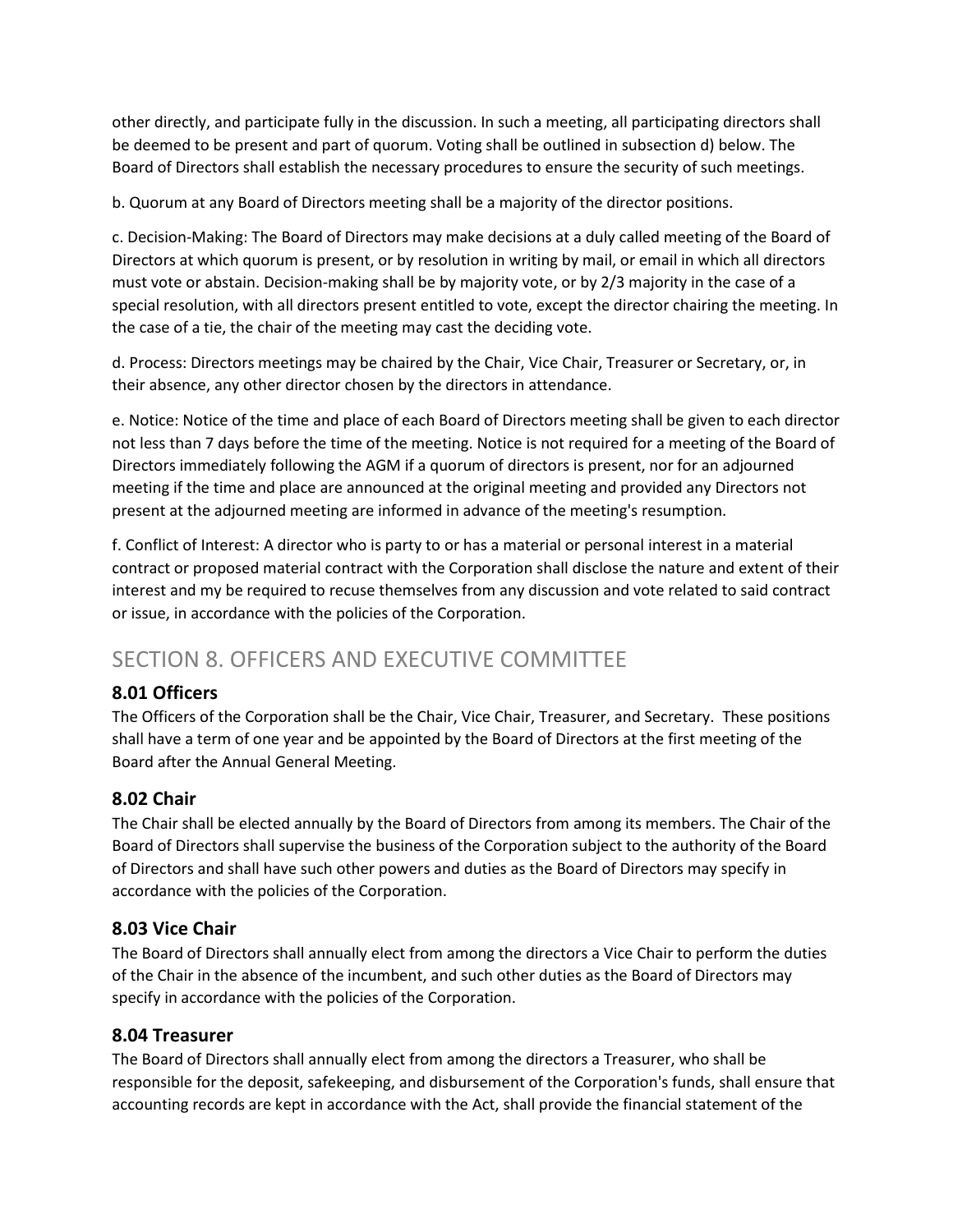Corporation at the AGM, and shall have such other powers and duties as the Board of Directors may from time to time assign in accordance with the policies of the Corporation.

#### **8.05 Secretary**

The Board of Directors shall annually elect from among the directors a Secretary, who shall ensure that minutes of meetings and other appropriate records are kept in accordance with the Act and made available to members on request, and shall have such other powers and duties as the Board of Directors may from time to time assign in accordance with the policies of the Corporation.

#### **8.06 Executive Committee**

The Executive Committee, consisting of the Officers, may be formed by the Board of Directors and if so shall meet as necessary to perform such duties as the Board of Directors may from time to time delegate to it. Quorum for the Executive Committee shall be a majority of its voting members.

### **8.07 Terms of Office**

Officers of the Corporation shall have terms of one year, ending at the beginning of the first meeting of the Board of Directors after the Annual General Meeting. The Board of Directors, in its discretion and by special resolution, may remove any officer of the Corporation. Otherwise each officer shall hold office until their successor is appointed.

# SECTION 9 – COMMITTEES

The Board of Directors may from time to time appoint such committees as it deems appropriate, to advise and assist the Board of Directors in its work. Every committee shall include at least one director. Unless otherwise determined by the Board of Directors, each such committee shall have the power to fix its quorum, elect its chair, and regulate its procedure. The Board of Directors may, in its discretion, remove or replace a committee member or disband a committee.

## SECTION 10 – REMUNERATION

The directors shall receive no compensation or remuneration for their services as directors and no director shall directly or indirectly receive any profit from their position. However, directors may be reimbursed for reasonable expenses incurred by them in the performance of their duties and in accordance with the policies of the Corporation. The provisions of this section shall also apply to members of committees.

# SECTION 11 – PROTECTION OF DIRECTORS, OFFICERS AND OTHERS

### 11.01 Limitation of Liability

Subject to the provisions of the Act, no director or officer shall be liable for the acts, receipts, neglects or defaults of any other director or officer or employee, or for joining in any receipt or other act for conformity, or for any loss, damage or expense happening to the Corporation through the insufficiency or deficiency of title to any property acquired for or on behalf of the Corporation or for the insufficiency or deficiency of any security in or upon which any of the moneys of the Corporation shall be invested, or for any loss or damage arising from the bankruptcy, insolvency or tortious acts of any person with whom any of the moneys, securities or effects of the Corporation shall be deposited, or for any loss occasioned by any error of judgement or oversight on their part or from any other loss, damage or misfortune whatever which shall happen in the execution of the duties of their office or in relation thereto, unless